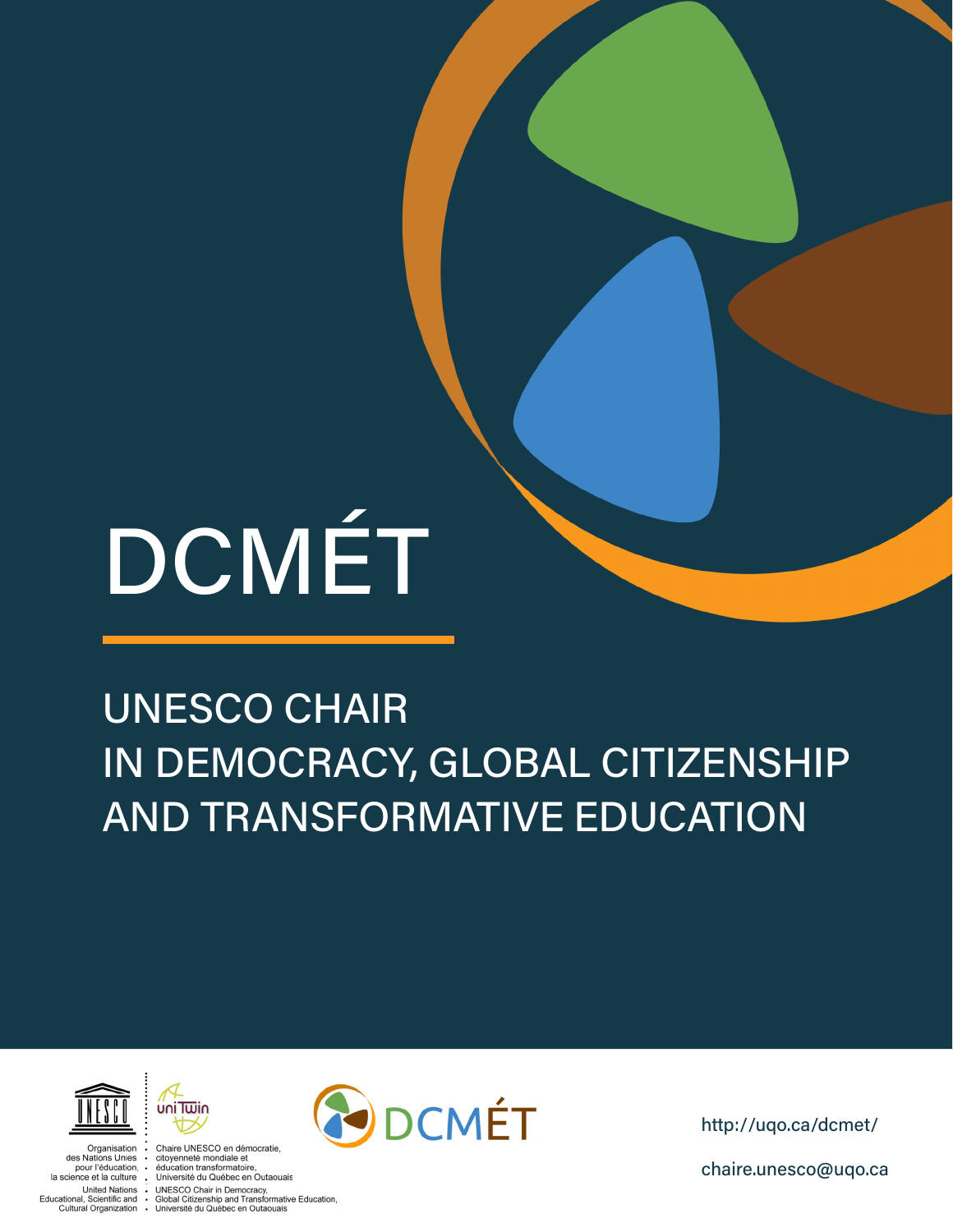### **PROBLEMATIZE, CONCEPTUALIZE, CULTIVATE AND SUPPORT A TRANSFORMATIVE EDUCATION FOR DEMOCRACY AND GLOBAL CITIZENSHIP**

This very first UNESCO Chair at the Université du Québec en Outaouais (UQO) aims to be a dynamic hub of activities, research and interaction. It will promote dialogue among a variety of social actors from the formal, non-formal and informal educational and civil society contexts in relation to the socio-educational challenges facing contemporary societies. By doing so, it seeks to contribute to the collective efforts to build, through educational engagement, societies of peace, social justice, openness, inclusion and sustainable development. The Chair also aims to consolidate networks of local, national and international actors working for democracy, global citizenship and transformative education. To this end, it will create partnerships and collaborative projects involved in research, training, civil society engagement and knowledge dissemination. By working in French, English and Spanish, the UNESCO Chair DCMÉT strives to transcend hegemonic, uni-disciplinary and fixed conceptualizations, opening itself up to a great diversity of partners while striving to facilitate their inclusion and active participation.

#### **OBJECTIVES**

- To develop international research and educational partnerships and collaborations connecting countries in the South and the North
- To facilitate a program of activities that stimulates social dialogue and knowledge-sharing among a variety of social actors
- To elaborate a transdisciplinary research program within the framework of the three central themes associated with the Chair
- To develop an international graduate studies program
- To disseminate theoretical and practical knowledge, in relation to research and education, through multiple modalities and communication platforms

#### GUIDING PRINCIPLES

- Focus on processes as well as on the end-points and results
- Salience of socio-political contexts
- Necessity for open, deliberative dialogue
- Engagement with meaning of lived experience
- Centrality of inclusion, diversity, equality and equity
- Acceptance of multi-, inter- and trans-disciplinarity
- Cultivation of diverse partnerships and collaborations
- Dynamic engagement with macro-political, micro-political and meta-political machinations
- Linguistic and cultural pluralism
- Contextual need to engage with power and knowledge relations
- Emphasis on social justice and critical engagement

#### VISIONS, VALUES AND APPROACHES

To promote UNESCO's vision for which education is defined as "a fundamental right for all human beings, a process that continues throughout life, and is the most powerful tool for transforming social realities and people's development".

To infuse the perspective of critical humanism, which promotes the values of peace, social justice, human dignity, pluralism, solidarity, inclusion (diversity, equality, equity), social engagement and critical consciousness.

To promote the pursuit of three ideals through the three inter-related themes of democracy, global citizenship and transformational education: an ideal of living well together (bien vivre-ensemble) within a democratic framework; an ideal of citizenship around the world that is open and pluralistic; and an ideal of emancipatory education.

To employ conceptual and applied models that are based on transdisciplinary, transgenerational, cross-cultural, transnational, trans-ethnic and plurilingual perspectives.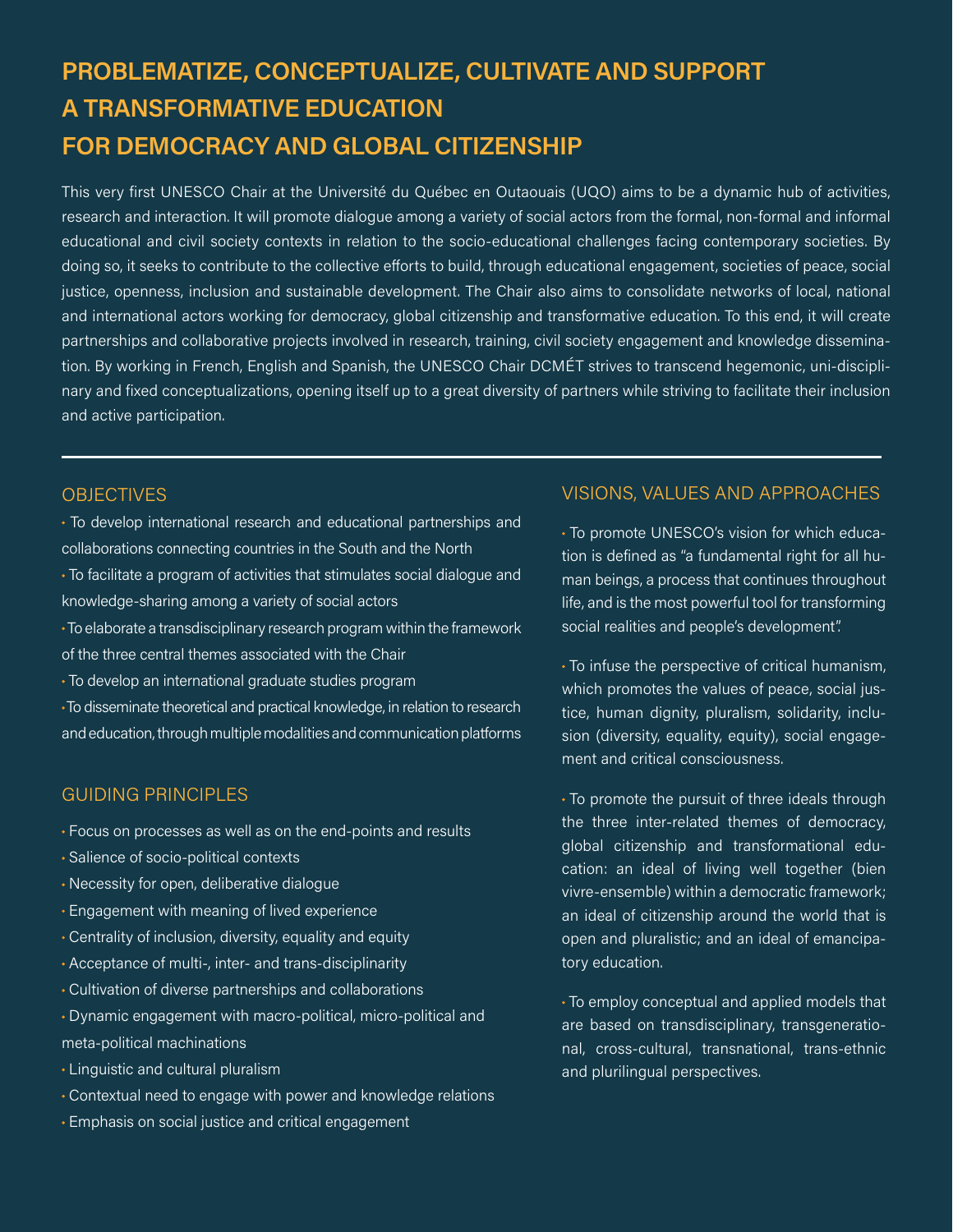## Projects

- International collaborations (Australia, Argentina, Cameroon, Haiti, Mexico, Mongolia, Norway, others)
- Partnerships with UNESCO Chairs in Canada and at the international level
- Partnerships with UNESCO Associated Schools
- . International training and education
- Engagement with civil society (organizations, schools, associations, etc.)
- Knowledge-sharing through multiple modalities of communication
- Research program on education in line with the themes of the UNESCO Chair

## Interrelated themes

#### **democracy**

Democracy refers to the collective level aimed at the wellbeing for all living together. It relates to the pursuit of democratic values through an inclusive, dynamic, critical, and continuously-evolving process that involves all spheres of society. Unlike the traditional, unidimensional, and partisan approach (the election-centered approach), the notion of broad democracy (thick or dense) reclaims the affairs of the City (in Greek Polis) and appeals to: engagement and learning, vigilance, active participation, and social dialogue and deliberation as well as consensus and joint decision-making in the interest of political literacy. Thick or dense democracy relies, among other things, on the use of contemporary communication media that can open up spaces that can foster social dialogue and citizen participation.

#### **global citizenship**

Global Citizenship refers to the individual level underpinning the resistance-resilience of the people and citizens, who have been adversely affected by sexism, racism, colonialism, exacerbated nationalism, extremism or other kinds of structural violence. It is a socially-supported therapeutic treatment for the various citizenships that have been wounded: in their bodies (due to physical and/or phenotypical aspects); in their hearts (due to emotional and relational aspects); their spirits (due to intellectual aspects); and in their soul (due to spiritual aspects). In a clear cognitive and epistemological rupture concerning the notion of citizenship presented through neo-liberal globalization (and its defense of uniformity, unicity and anti-diversity) and within a confined and self-contained citizenship, global citizenship is fundamentally rooted in an identity-based soil, which is richly imbued in its multiple affiliations as well as within a social context that values diversity. It also unfolds its branches in a form of 'globality,' which fully connects with its relations to Oneself and to the Other. Global citizenship can be seen as a permanently-renewed quest for the presence of Oneself, of the Other, and of the world as well as a pursuit that is, simultaneously, both personal and contextual.

#### **transformative education**

Transformative Education concerns the necessary intersection of the collective level (democracy) and the individual level (global citizenship) in formal, non-formal or informal contexts. It echoes the emancipatory nature of all veritable education from a holistic perspective that takes into account its physical, cognitive, metacognitive, affective, social, emotional and spiritual dimensions. An education that oppresses, alienates, and is complicit in the dispossession of the being from Oneself constitutes a miseducation. Transformative education is a process of critical awareness of issues and challenges related to fundamental social realities. In formal contexts, transformative education presupposes pedagogies, epistemologies and didactics that are also transformative. Transformative education is linked to democracy and global citizenship in four dimensions:

1. Transformative Education about Democracy and about Global Citizenship (ontological dimension)

2. Transformative Education through Democracy and through Global Citizenship (praxiological dimension)

3. Transformative Education related to Democracy and to Global Citizenship (epistemological dimension)

4. Transformative Education for Democracy and for Global Citizenship (axiological dimension)